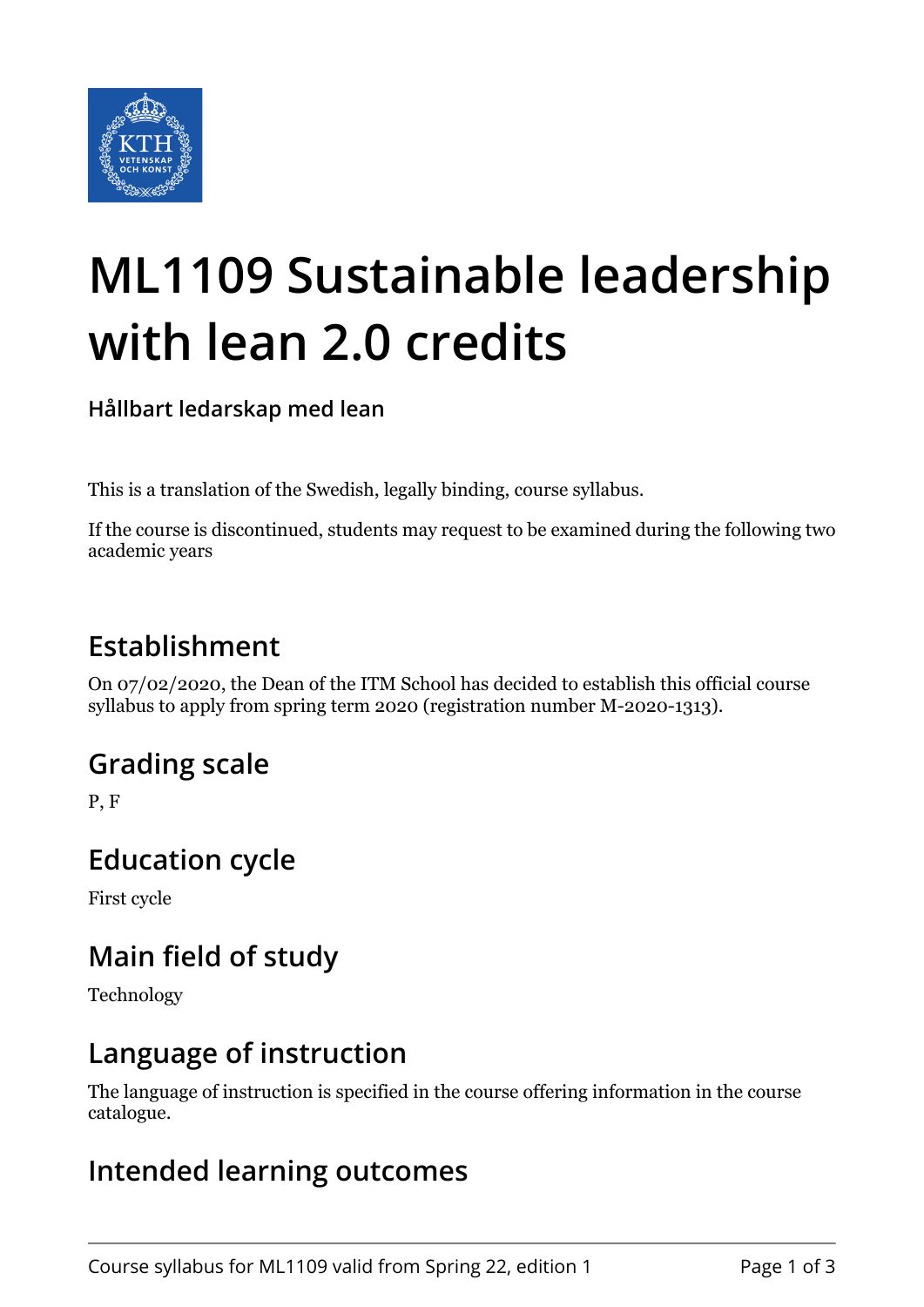On completion of the course, the student will be able to:

- discuss and reason about models for Lean leadership related to the preconditions and sustainability of the leadership and how these influence one's own leadership
- translate models and methods to one's own situation and activities and concretise these in an action plan

#### **Course contents**

Introduction to Lean leadership, Why lead? – about leadership versus management, Have a foundation in leader contributions, aims and assignments, The sustainability concept, Reveal and see – about visual control, **gemba** and motivation, **Hoshin Kanri** (Policy and improvement deployment) connected to sustainability, SCARF – to lead with or against one's brain, Challenge – about learning and Tough Care, Build – about leading systematic improvement The importance of courage and upper management, Systematic improvement work connected to sustainability.

## **Specific prerequisites**

Professional experience of working in a leadership role (min. 2 years) and professional experience of working with Lean.

## **Examination**

- PRO1 Project, 0.5 credits, grading scale: P, F
- SEM1 Seminars, 1.5 credits, grading scale: P, F

Based on recommendation from KTH's coordinator for disabilities, the examiner will decide how to adapt an examination for students with documented disability.

The examiner may apply another examination format when re-examining individual students.

## **Other requirements for final grade**

Attendance at 10 of 13 scheduled classes is required to pass the course.

## **Ethical approach**

- All members of a group are responsible for the group's work.
- In any assessment, every student shall honestly disclose any help received and sources used.